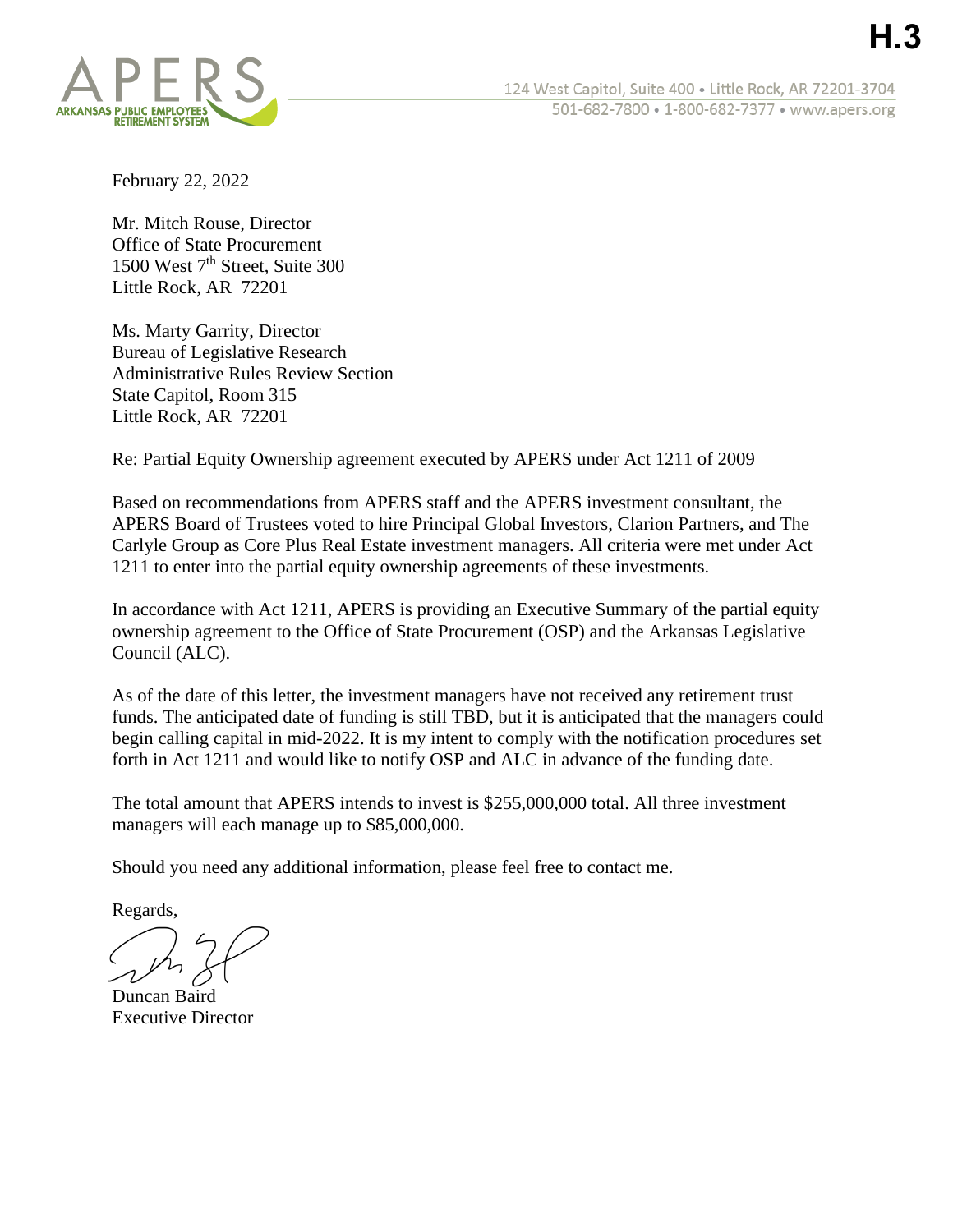

## **Real Estate Investment Executive Summary**

| <b>Investment</b>                                                                             | Carlyle Property Investors ("CPI")                                                                                                                                                                                                                                                                                                                                 |
|-----------------------------------------------------------------------------------------------|--------------------------------------------------------------------------------------------------------------------------------------------------------------------------------------------------------------------------------------------------------------------------------------------------------------------------------------------------------------------|
| <b>Managing Party</b>                                                                         | Carlyle Investment Management, LLC                                                                                                                                                                                                                                                                                                                                 |
| <b>APERS Legal</b><br><b>Interest</b>                                                         | APERS is a Limited Partner.                                                                                                                                                                                                                                                                                                                                        |
| <b>Report Date</b>                                                                            | February 23, 2022                                                                                                                                                                                                                                                                                                                                                  |
| <b>Date</b>                                                                                   | <b>Expected Funding</b> Mid-2022 thru 2025                                                                                                                                                                                                                                                                                                                         |
| <b>APERS</b><br><b>Commitment &amp;</b><br><b>Reason for Entry</b>                            | The \$85 million investment is to help achieve the allocation target to<br>APERS' Real Assets/Real Estate investments.<br>The fund<br>was<br>recommended by APERS' Investment consultant.                                                                                                                                                                          |
| <b>Placement Agent</b>                                                                        | No placement agent was utilized.                                                                                                                                                                                                                                                                                                                                   |
| <b>Key Terms</b>                                                                              | Management Fee: Based on a \$85 million commitment, the fund<br>charges a management fee of 1.00%                                                                                                                                                                                                                                                                  |
|                                                                                               | Performance/Inventive Fee: after an 7.00% return is achieved the<br>General Partner receives a 10% incentive/performance fee.                                                                                                                                                                                                                                      |
| <b>Justification of</b><br><b>Investment Term</b><br>& Anticipated<br><b>Termination Date</b> | The fund is an "open end fund" and the investment may be terminated<br>and funds liquidated quarterly after a 2-year lock up which begins from<br>the initial capital contribution.                                                                                                                                                                                |
| <b>Investment</b><br><b>Strategy</b>                                                          | The Fund invests in "industrial" type real estate assets. The fund is<br>focused on primary markets globally. The fund utilizes property<br>diversification (student housing, senior housing, manufactured<br>housing, Life Science, Medical Office, and self-storage) The objective is<br>to achieve attractive returns without subjecting capital to undue risk. |
| <b>Management</b><br><b>Team</b>                                                              | The primary investment strategy team members is Mark Schoenfeld<br>(Portfolio Manager)                                                                                                                                                                                                                                                                             |
| <b>Historical</b><br><b>Performance</b>                                                       | The Lion Industrial Trust has over \$5 billion in AUM and started in<br>2015. In 2021 the Fund returned 32.08%. Over a 3-year period<br>ending Dec. 31, 2021 it returned 15.35%. Over a 5-year period ending<br>Dec. 31, 2021 it returned 12.93.                                                                                                                   |
|                                                                                               | Historical returns are not indicative of future performance.                                                                                                                                                                                                                                                                                                       |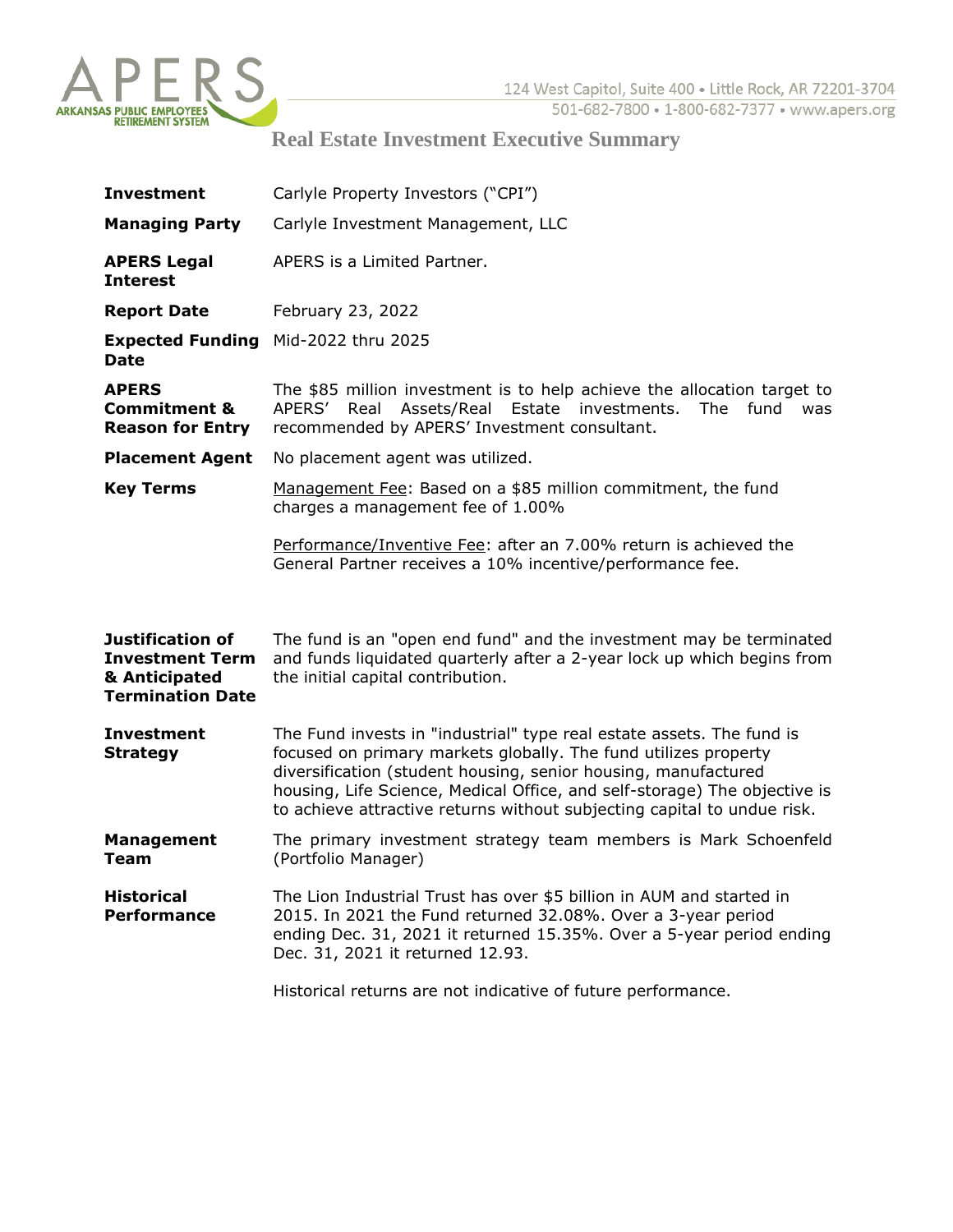

## **Real Estate Investment Executive Summary**

| <b>Investment</b>                                                                             | Clarion Partners Lion Industrial Trust (the "Fund")                                                                                                                                                                                                                                                                                                      |
|-----------------------------------------------------------------------------------------------|----------------------------------------------------------------------------------------------------------------------------------------------------------------------------------------------------------------------------------------------------------------------------------------------------------------------------------------------------------|
| <b>Managing Party</b>                                                                         | <b>Clarion Partners</b>                                                                                                                                                                                                                                                                                                                                  |
| <b>APERS Legal</b><br><b>Interest</b>                                                         | APERS is a Limited Partner.                                                                                                                                                                                                                                                                                                                              |
| <b>Report Date</b>                                                                            | February 28, 2022                                                                                                                                                                                                                                                                                                                                        |
| <b>Expected Funding</b><br><b>Date</b>                                                        | Mid-2022 thru 2025                                                                                                                                                                                                                                                                                                                                       |
| <b>APERS</b><br><b>Commitment &amp;</b><br><b>Reason for Entry</b>                            | The \$85 million investment is to help achieve the allocation target to<br>APERS'<br>Real Assets/Real Estate investments. The fund<br>was<br>recommended by APERS' Investment consultant.                                                                                                                                                                |
| <b>Placement Agent</b>                                                                        | No placement agent was utilized.                                                                                                                                                                                                                                                                                                                         |
| <b>Key Terms</b>                                                                              | Management Fee: Based on a \$85 million commitment, the fund<br>charges a management fee of 1.20%. There is a management fee of<br>0.10% for cash management.                                                                                                                                                                                            |
|                                                                                               | Performance/Inventive Fee: after an 9% return is achieved the<br>General partner receives a 15% performance fee.                                                                                                                                                                                                                                         |
| <b>Justification of</b><br><b>Investment Term</b><br>& Anticipated<br><b>Termination Date</b> | The fund is an "open end fund" and the investment may be terminated<br>and funds liquidated over time.                                                                                                                                                                                                                                                   |
| <b>Investment</b><br><b>Strategy</b>                                                          | The Fund invests in "industrial" type real estate assets. The fund is<br>focused on primary markets globally. The fund utilizes property<br>diversification (industrial, multi-family/affordable housing, office<br>space, retail, life science, and hotels) The objective is to achieve<br>attractive returns without subjecting capital to undue risk. |
| <b>Management</b><br>Team                                                                     | The primary investment strategy team members includes: David Confer<br>(Managing Director), and John Killian (Managing Director)                                                                                                                                                                                                                         |
| <b>Historical</b><br><b>Performance</b>                                                       | The Lion Industrial Trust has over \$19 billion in AUM and started in<br>2002. In 2021 the Fund returned 48.45%. Over a 3-year period<br>ending Dec. 31, 2021 it returned 24.50%. Over a 5-year period ending<br>Dec. 31, 2021 it returned 20.77%. Over a 10-year period ending De.<br>31, 2021 it returned 17.72%.                                      |
|                                                                                               | Historical returns are not indicative of future performance.                                                                                                                                                                                                                                                                                             |